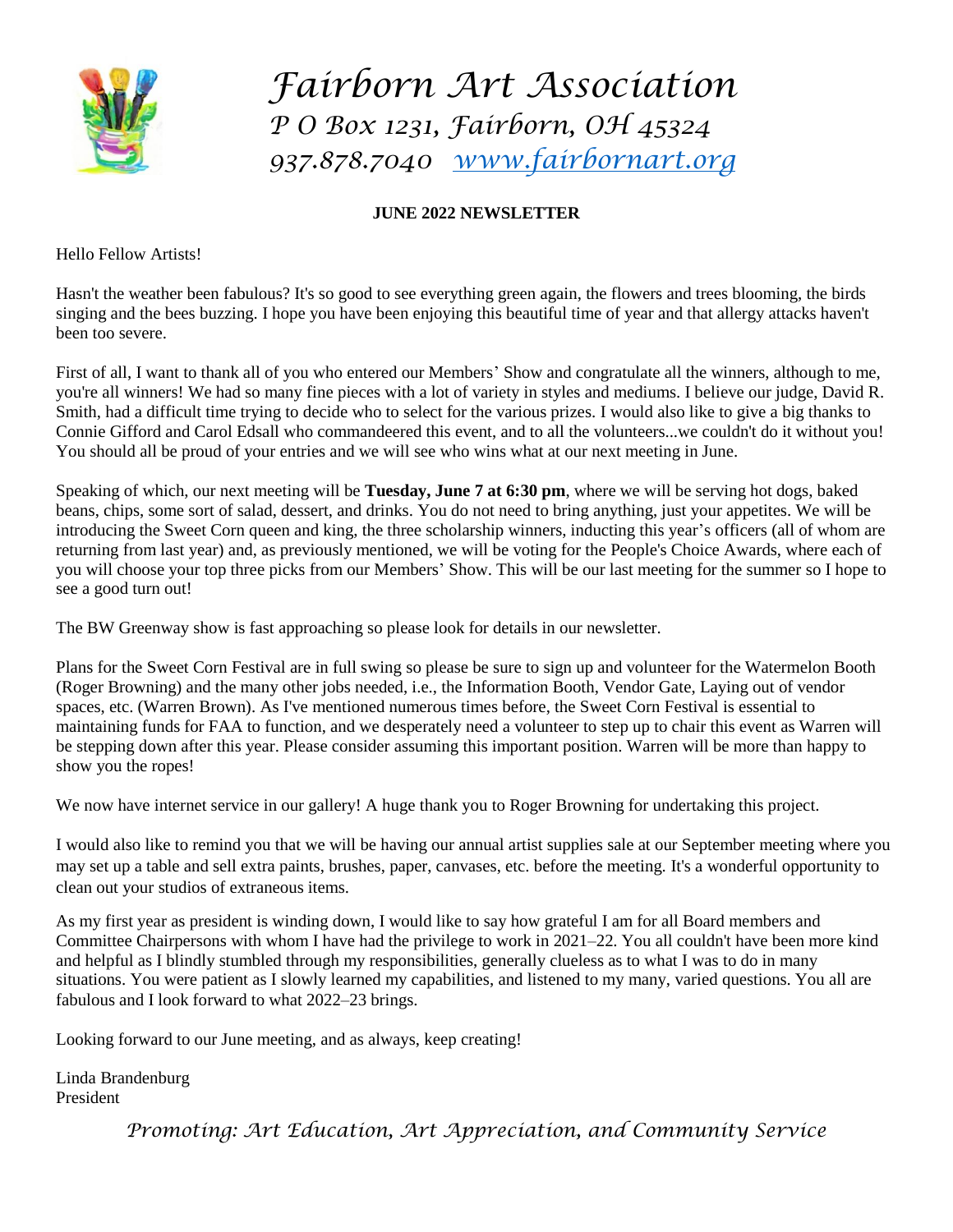## **FAA DEMO ARTISTS AND WORKSHOPS 2022**

June 7 Social July No meeting August No meeting September 6 Jacqueline Sullivan, acrylic October 4 Nancy Nordloh Neville, watercolor (Workshop October 5–7) November 1 Erica Kenner, pastel December 6 Christmas party

With new CDC guidelines, we are no longer asking members to reserve a place at the Tuesday meeting/demos or requiring masks.

…Submitted by Carol Edsall

### **2022 FAA MEMBERS' SHOW AWARDS**

Best of Show \$300: **Yuki Hall** for "View from Oscar Emanuel Monument" First Place \$150: **Connie S. Gifford** for "Hugh Hippo" Second Place \$75: **Tom Kinarney** for "Maiden Voyage" Third Place \$50: **Donna Pierce Clark** for "Sentry" Honorable Mention \$25: **Lisa Becker** "Are You There"; **Jackie Albright** "Oh Those Roses"; **Warren Brown** "New Car"; **Clarice Moore** "Paul"; **Debbie Cosenza** "Beneath the Surface No. 2"; **Marsha Elliott** "Glacier Park"; **Carol Edsall** "Morning Glow"; **Esther Wilson** "Pearls Secret"

Judge's Merit Award:

**Shirley Harbaugh** "Grandma In All Her Glory"; **Nancy Dankof** "Between the Wires"; **Bonnie Kuntz** "The Bear Facts"; **Pat Dunker** "Splish Splash"; **Mary Spicer** "Icelandic Trolls"; **Shirlee Bauer** "Chalk One Up for Art"; **Nyeon Ju Woo** "Autumn Late of Country"; **Lucy Burns** "The Window In The Wood"

…Submitted by Connie Gifford

## **2022 FAA MEMBERS' SHOW JUROR STATEMENT**

Thank you to the Fairborn Art Association for the invitation to juror the exhibition. Though I was honored with the duty, it's an arduous job of selecting pieces to award. As the exhibition was open to many mediums from photography to sculpture and collage to colored pencil, there was the added challenge of comparing and selecting pieces that were drastically different.

With regard to criteria, a number of things should be considered: Beauty – does one find the piece captivating? One may be drawn to a piece because of a pleasing composition, the colors, &/or textures. Or perhaps the piece elicits an Emotional Response? Also, the presentation &/or Framing might aid or detract from the beauty of a piece.

Technical Skill – does the artist show mastery of the medium?

Uniqueness – does the artist show us something different. Has the artist taken risks?

Meaning – is the piece thought provoking or is there a story behind the piece? Or… is the piece purely representational? Lastly, as a watercolorist, I also have an additional criteria for watermedia - "Does the painting showcase the qualities of watercolor well?" What makes watercolor so unique and enjoyable (and sometimes challenging) is the medium of water, which helps the artists create the beautiful interminglings of color, unique textures, and transparent glazes that are unique to watercolor.

Regarding criteria and juroring however, as the artist Herman Pekel once said, "Artists make the worst judges, as they focus on the technical side vs the emotional side of the painting." He added that if Van Gogh would have entered an exhibition, Artists would have never selected his pieces.

In response, I tried to take this into consideration and not just look at the paintings with a "technical eye", but also to simply view the paintings in terms of whether I felt drawn to the painting. Does the painting illicit an emotion? Does the piece hold my interest?

Again, there were many more worthy submissions than there were spots available. Thank you for sharing them and congratulations to the selected artists.

*David R. Smith, AWS, NWS* [www.dsmithfineart.com](http://www.dsmithfineart.com/)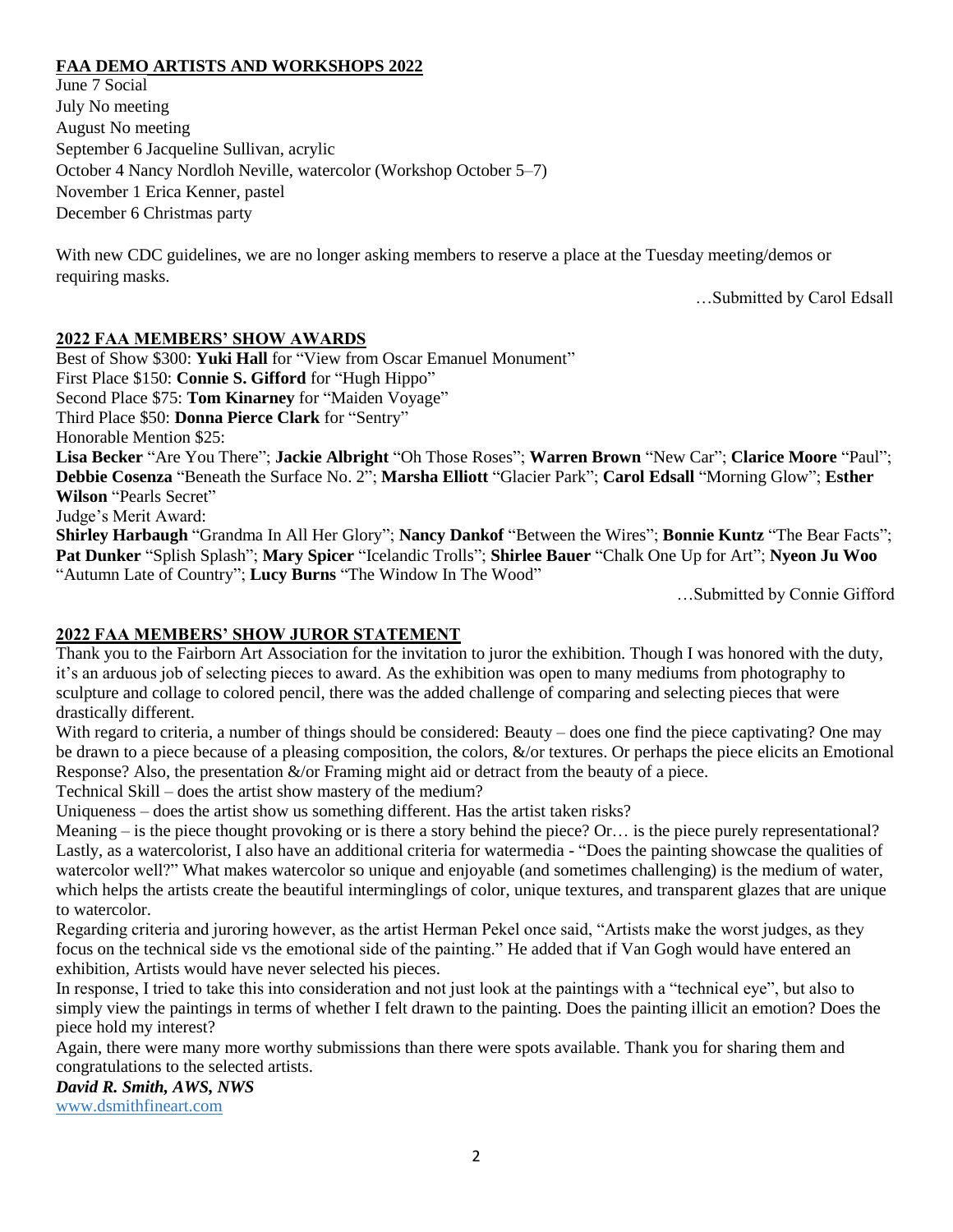## **FAA BOOTH AT GARDEN AFFAIR**

Connie Gifford and Shirley Bauer will be representing the FAA at the Osborn Historic Garden Club's Garden Affair. This Garden and Art Fair will be held on June 18, 2022 from 10:00 am-3:00 pm on Main Street Commons (Main Street and Grand Avenue) in Fairborn. This will be a great opportunity to promote our organization to the community and it's free! A tent will be set up, information about FAA will be handed out and artwork will be displayed.

#### **WATERMELON BOOTH VOLUNTEERS NEEDED**

The Watermelon Booth schedule is filling up nicely. I appreciate all those who have volunteered so far, however, I still need two people for Saturday, August 20, 4:30 to 7:00 pm, and three people for Sunday, August 21, 3:30 to 6:00 pm. If we don't get volunteers for those shifts we will have to shut down early and that will impact our sales and our profits. If you can help with these shifts, please contact me at [brownirs@ameritech.net](mailto:brownirs@ameritech.net) or (937) 760-5222. Thank you for your support.

…Submitted by Roger Browning

### **B-W GREENWAY LANDSCAPES 2022 JURIED ART COMPETITION - UPDATE**

The B-W Greenway Community Land Trust & the Fairborn Art Association's Landscapes 2022 juried art competition is underway. It has been held for the past 11 years to heighten public awareness of preserving local greenspaces through art. Annually, a different location which has been preserved is selected. The 2022 location for the competition is Spangler Nature Preserve, one of the newest parks for the Clark County Park District. The Spangler Nature Preserve encompasses property acquired on both sides of Spangler Road by B-W Greenway.

The juried competition is open to all artists 16 years and older, living within 200 miles of Fairborn, OH. A 2-D work may be oil, acrylic, pastel, watercolor, print, drawing, mixed media, or photography. A 2-D art may not exceed 30 x 40 inches. 3D art, less than 60 lbs. in weight. 3-D sculpture, must fit through a standard doorway.

All entries will be received at the Fairborn Art Association Gallery, 221 North Central Avenue, Fairborn, OH (in the rear of the building) on **Saturday, June 25**, and **Sunday, June 26**, from 1:00 to 3:00 pm.

A non-refundable entry fee of \$20 for a total of 3 works must accompany all entry forms. Artwork may be offered for sale by the artist; 20% of each sale will be taken as a donation to B-W Greenway Community Land Trust.

The judge for Landscapes2022 is Eve Fleck. She served as Director of Marketing and Communications for the Springfield Museum of Art. Eve worked as a studio ceramicist operating Eve Fleck Porcelain for 30 years. Her work is included in several museum collections and art publications. Eve received her B.A. in Visual Arts from Goddard College with additional study at the San Francisco Art Institute, Arrowmont School of Arts and Crafts and the Penland School of Crafts.

The Opening Reception will be held at the Fairborn Art Gallery on **Sunday, July 10**, from 1:00 to 3:00 pm. The art will be on display at the Fairborn Art Association Gallery and open to the public on July 17 and July 24. For additional information, visit the B-W Greenway webpage: www.bwgreenway.org or contact Pat Higgins.

**Volunteers from FAA would be welcomed to assist with the Opening Reception and the following two Sundays. If you can help, please contact Pat Higgins.**

…Submitted by Pat Higgins

#### **OCTOBER 2022 WORKSHOP WITH NANCY NORDLOH NEVILLE**

Our October workshop will be given by Nancy Nordloh Neville. She does wonderful paintings of flowers and other things but flowers will be the main aspect of the workshop. Nancy is from Cincinnati and continues to win awards on her paintings. It promises to be a wonderful workshop. Hope we can encourage many participants to come. The registration form is available at the end of this newsletter, in the Gallery, and on our website.

…Submitted by Pat Dunker

## **JACQUELINE SULLIVAN CLASS SCHEDULE**

Exercises in Abstractions - June 8, 15 & 22, Cincinnati, OH Complex Gel Prints - June 11, Online via Zoom Palette Productions - July 18–22, Pensacola, FL Exercises in Abstractions - August 3, 10 & 17, Cincinnati, OH Eco Printing - August 19–22, Glendale, OH A Mixed Media Art Retreat - August 25–29, Mineral Point, WI Painting the Colors, Textures and Horizons of Italy - September 13–19, LaMarche, Italy